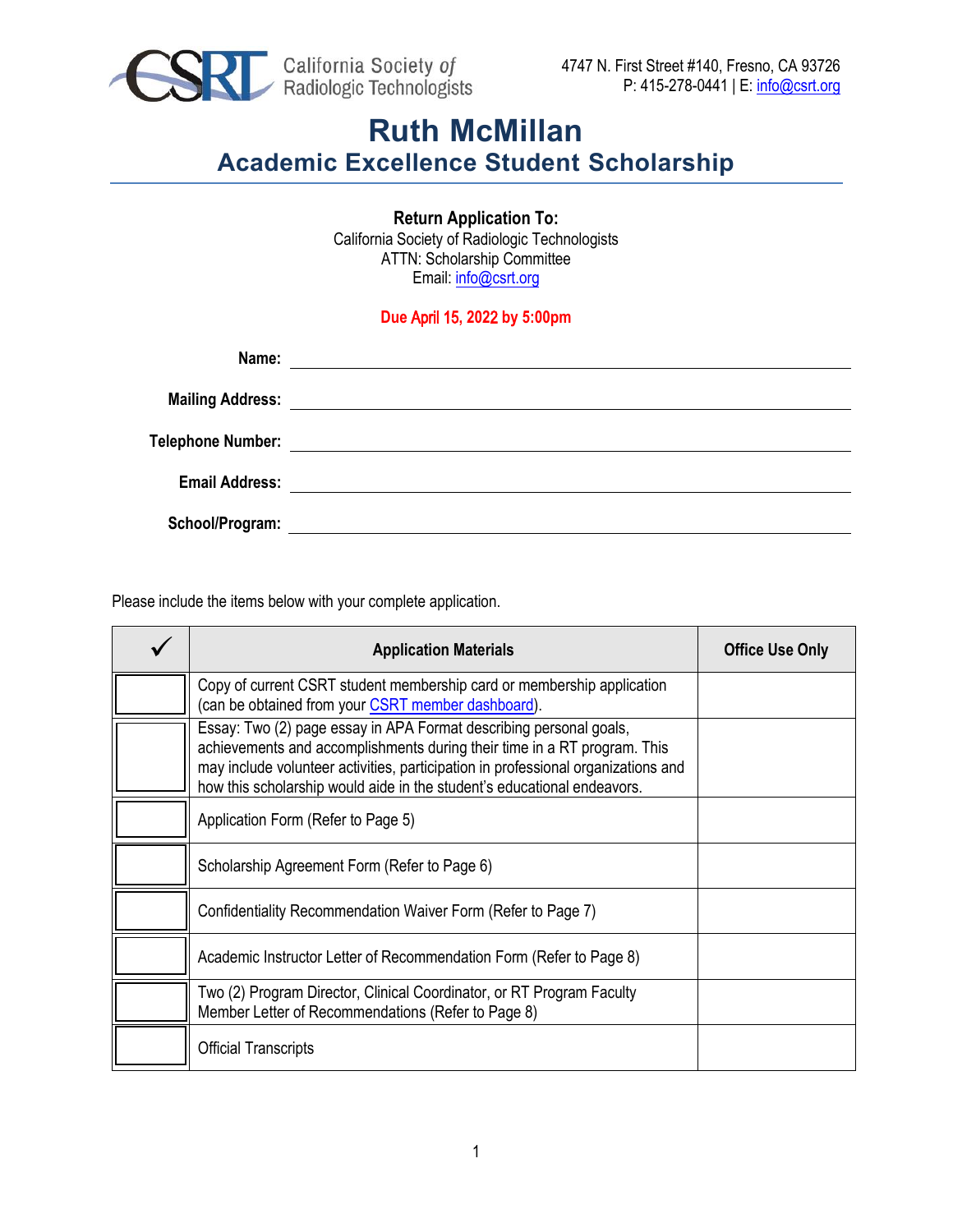

Dear Applicant,

Thank you for your inquiry concerning the Ruth McMillan Academic Excellence Student Scholarship provided by the California Society of Radiologic Technologists.

It is with pleasure that we provide the enclosed forms, which must be completed in full and returned along with official transcripts to the CSRT office [\(info@csrt.org\)](mailto:info@csrt.org) by 5:00pm on Friday, April 15, 2022. It is the responsibility of the applicant to ensure that all forms are complete prior to submitting to CSRT for review.

The amount of the Ruth McMillan Academic Excellence Student Scholarship is \$500. The scholarship will be revoked if the recipient fails to complete his or her educational program. In this event, the recipient must repay the scholarship money within three (3) months.

The winner will be notified by both phone and email, and will be announced during the virtual CSRT Spring Conference on Saturday, April 30, 2022.

Sincerely,

Cheryl Young, Ed.D, RT(T) 2021-2022 CSRT President

**Enclosures**:

Cover Letter Scholarship Description, Memorial, Criteria Scholarship Objective, Eligibility Criteria, Procedures Application Form Scholarship Agreement Form Confidentiality Recommendation Waiver Form Academic Instructor Letter of Recommendation Form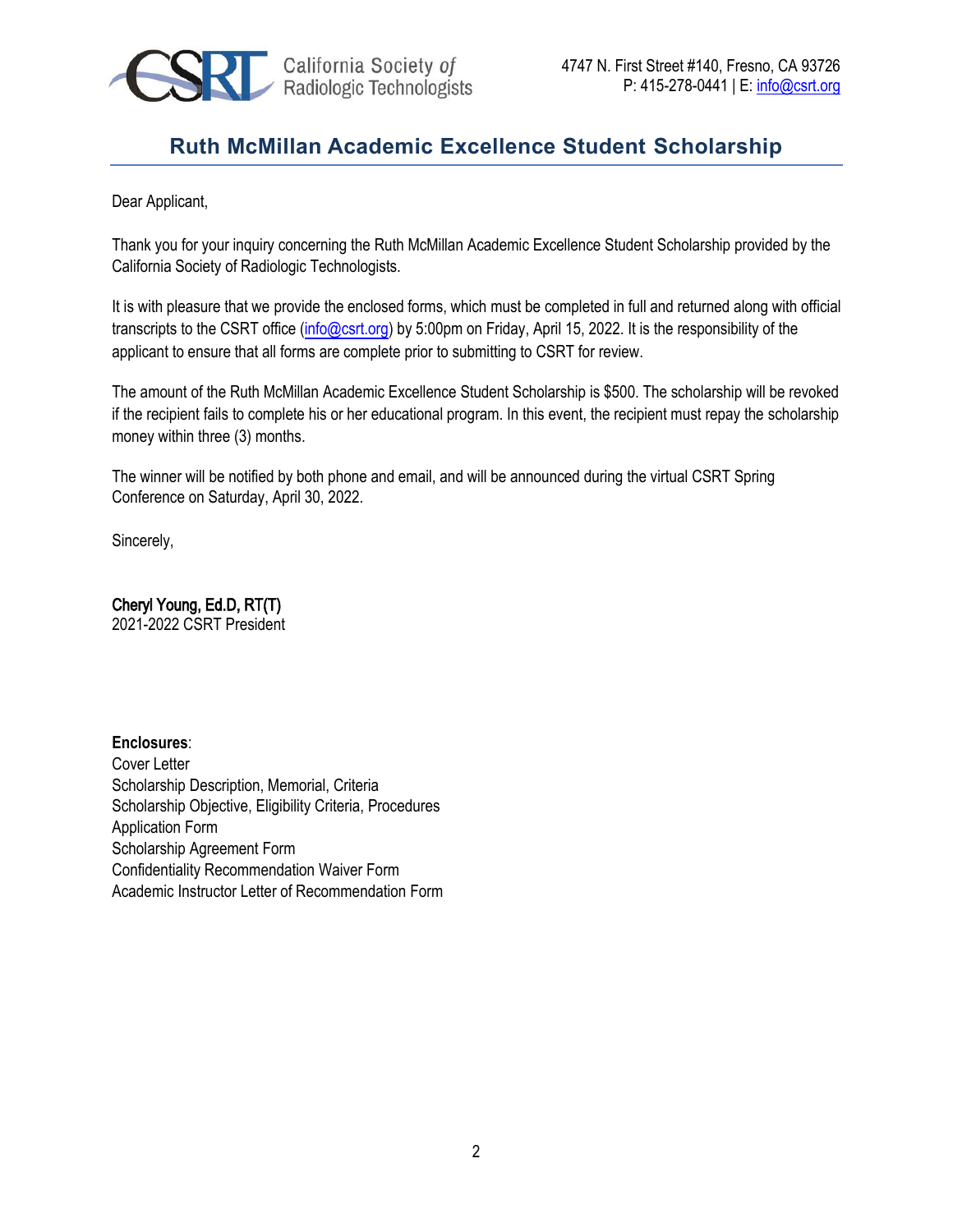



Ruth McMillan, CRT, lived a life of service to others as a radiographer, as an educator, and as a responsible and active citizen of her community. Ruth believed that those she served had a right to the best her talents could provide.

The legacy she leaves is a world better for her professional competence, her responsibility to duty, her strong belief in ethical principles, and the warmth and vitality she shared with all she touched. In memory of Ruth McMillan, these qualities are being sought in others who are following similar paths of service.

The CSRT Scholarship Committee will choose one student applicant who most closely follows the academic excellence emulated by Ms. McMillan.

The criteria are as follows:

#### **A. Academic Excellence**

- a. Academic Grade Point Average
- b. Accolades for Academia

#### **B. Leadership Attributes**

- a. Professional Skills and Behavior
- c. Teamwork/Collaboration
- d. Personal Growth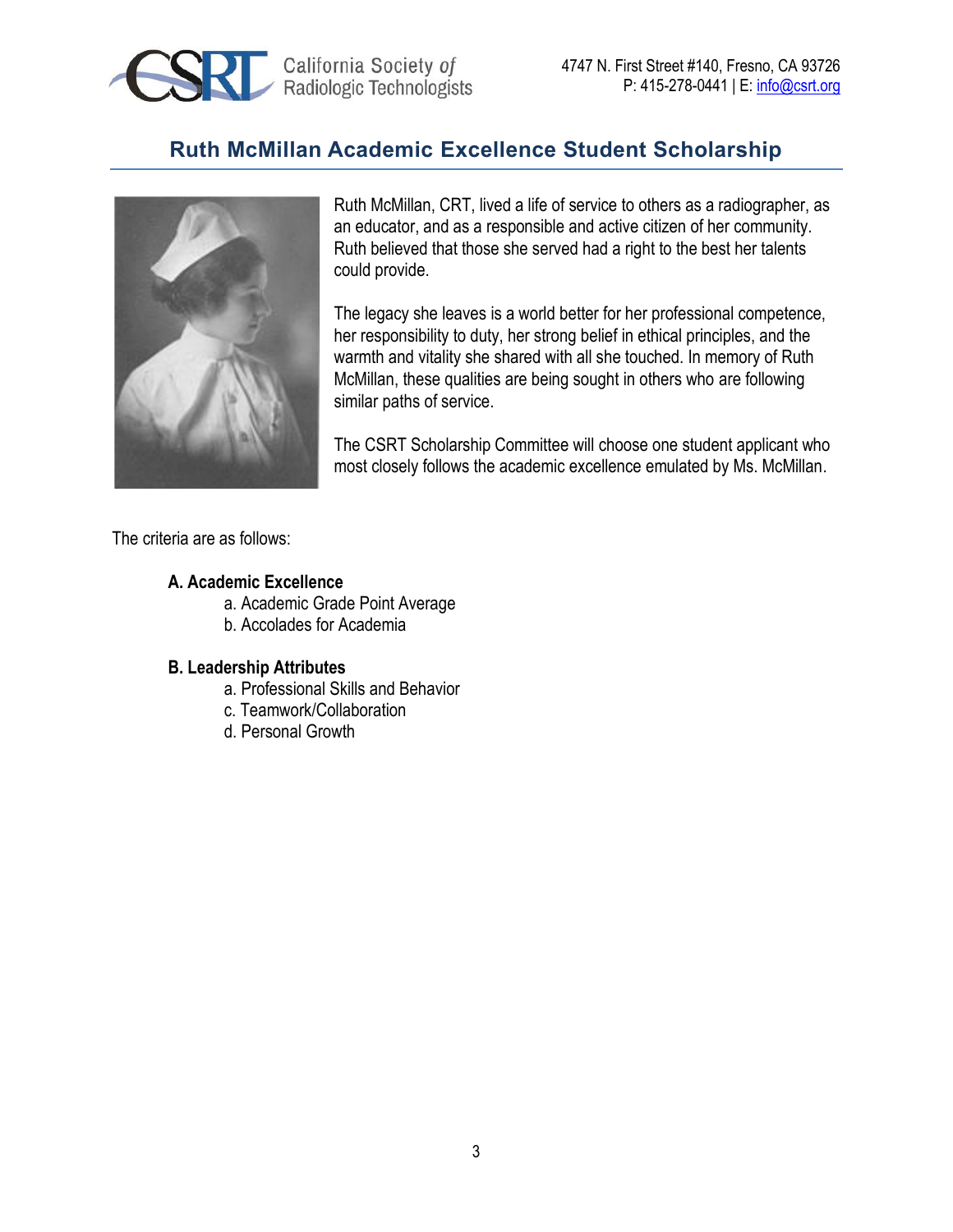

#### **Objectives:**

- 1. Provide financial assistance to radiologic science students enrolled in JRCERT approved California schools.
- 2. Contribute \$500 to one student who exemplifies academic excellence.
- 3. Assist those students who have demonstrated a high potential for success in the radiologic technology profession.
- 4. Gain recognition within the state of California as a leader in radiologic technology education.
- 5. Promote student interest in the CSRT organization.
- 6. Encourage CSRT membership and participation as an active member.

#### **Eligibility Criteria:**

The applicant shall be:

- 1. A CSRT member or applying for membership at the time of application [\(www.csrt.org/membership\)](https://www.csrt.org/membership).
- 2. Enrolled full-time in a California Department of Health Services approved and Joint Review Committee for Education in Radiologic Technology (JRCERT) accredited education program of Radiologic Sciences.
- 3. Enrolled in the program for at least 6 months at the time of receipt of the award.
- 4. Considered to possess exceptional skills in the clinical environment.
- 5. Considered ineligible if a holder of certification in another allied health profession that provides advanced standing in the said educational program.
- 6. Eligible to receive the grant only once.
- 7. If also applying for the Anna B. Ames Clinical Excellence Student Grant, student may only win one of the two scholarships at a time. Student may not win both, Anna B. Ames & Ruth McMillan scholarships at one time.
- 8. Responsible for requesting his/her own student application forms.

#### **Grant Procedures:**

- 1. Application forms shall be obtained from the CSRT office or website.
- 2. Completed applications shall be emailed to the CSRT [\(info@csrt.org\)](mailto:info@csrt.org) by April 15, 2020, 5:00pm.
- 3. The CSRT Board of Directors reserves the right to perform the selection procedures or assign the duties to the Scholarship Committee.
- 4. The winner will be announced during the CSRT Spring Conference on Saturday, April 30, 2022.
- 5. The winner shall receive a congratulatory email and a check mailed to the address provided.
- 6. A copy of the congratulatory letter shall be sent to the student's program director.
- 7. The winner will also be announced in *The Technigram* e-journal and on the CSRT website.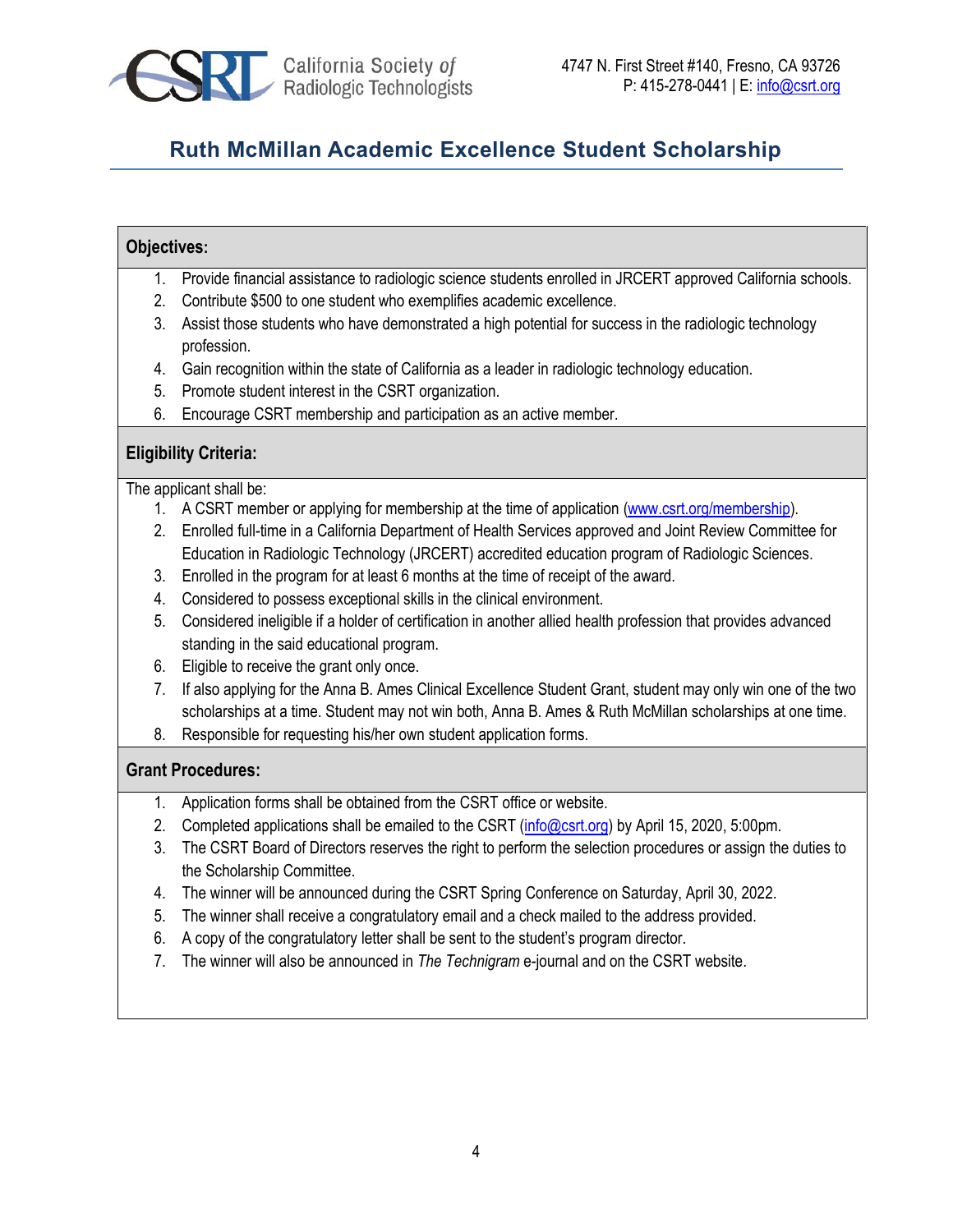

### **APPLICATION FORM**

#### **Part A: To be completed by applicant. Please print or type.**

Identify your California Department of Health and Joint Review Committee for Education in Radiologic Technology (JRCERT) Accredited Radiologic Technology Program.

|                                                                                                                     |                                                                      | Address: <u>www.community.com and a series of the series of the series of the series of the series of the series of</u>                                                                                                                                                                                                                                                                                                                                       |  |
|---------------------------------------------------------------------------------------------------------------------|----------------------------------------------------------------------|---------------------------------------------------------------------------------------------------------------------------------------------------------------------------------------------------------------------------------------------------------------------------------------------------------------------------------------------------------------------------------------------------------------------------------------------------------------|--|
|                                                                                                                     |                                                                      | Beginning Date: ____________________________                                                                                                                                                                                                                                                                                                                                                                                                                  |  |
|                                                                                                                     |                                                                      | GPA: _____________________ in radiologic technology courses only. (Please attach official transcripts)                                                                                                                                                                                                                                                                                                                                                        |  |
|                                                                                                                     |                                                                      | GPA: _____________________ in all academic courses (cumulative GPA). (Please attach official transcripts)                                                                                                                                                                                                                                                                                                                                                     |  |
|                                                                                                                     |                                                                      | <b>Academic Recommendations:</b> (see attached forms)<br>Instructions: Obtain two (2) academic recommendations from the individuals listed below. Recommenders must<br>complete both the Recommendation Form and Confidentiality Recommendation Waiver Form. All documents must<br>be returned to the student in a sealed envelope with the recommender's signature on the sealed part of the slab or<br>emailed directly to the CSRT office (info@csrt.org). |  |
| 1.                                                                                                                  | <b>Academic Instructor</b>                                           |                                                                                                                                                                                                                                                                                                                                                                                                                                                               |  |
|                                                                                                                     |                                                                      | Name: Name: when the contract of the contract of the contract of the contract of the contract of the contract of the contract of the contract of the contract of the contract of the contract of the contract of the contract                                                                                                                                                                                                                                 |  |
| 2.                                                                                                                  | Program Director, Clinical Coordinator, or RT Program Faculty Member |                                                                                                                                                                                                                                                                                                                                                                                                                                                               |  |
|                                                                                                                     |                                                                      |                                                                                                                                                                                                                                                                                                                                                                                                                                                               |  |
| I affirm and certify the information submitted and attached is complete and correct to the best of my<br>knowledge. |                                                                      |                                                                                                                                                                                                                                                                                                                                                                                                                                                               |  |
|                                                                                                                     |                                                                      |                                                                                                                                                                                                                                                                                                                                                                                                                                                               |  |

Applicant Signature Date Date Applicant Signature Date

\_\_\_\_\_\_\_\_\_\_\_\_\_\_\_\_\_\_\_\_\_\_\_\_\_\_\_\_\_\_\_\_\_\_\_\_\_\_\_\_\_\_\_\_\_\_\_\_\_\_\_\_\_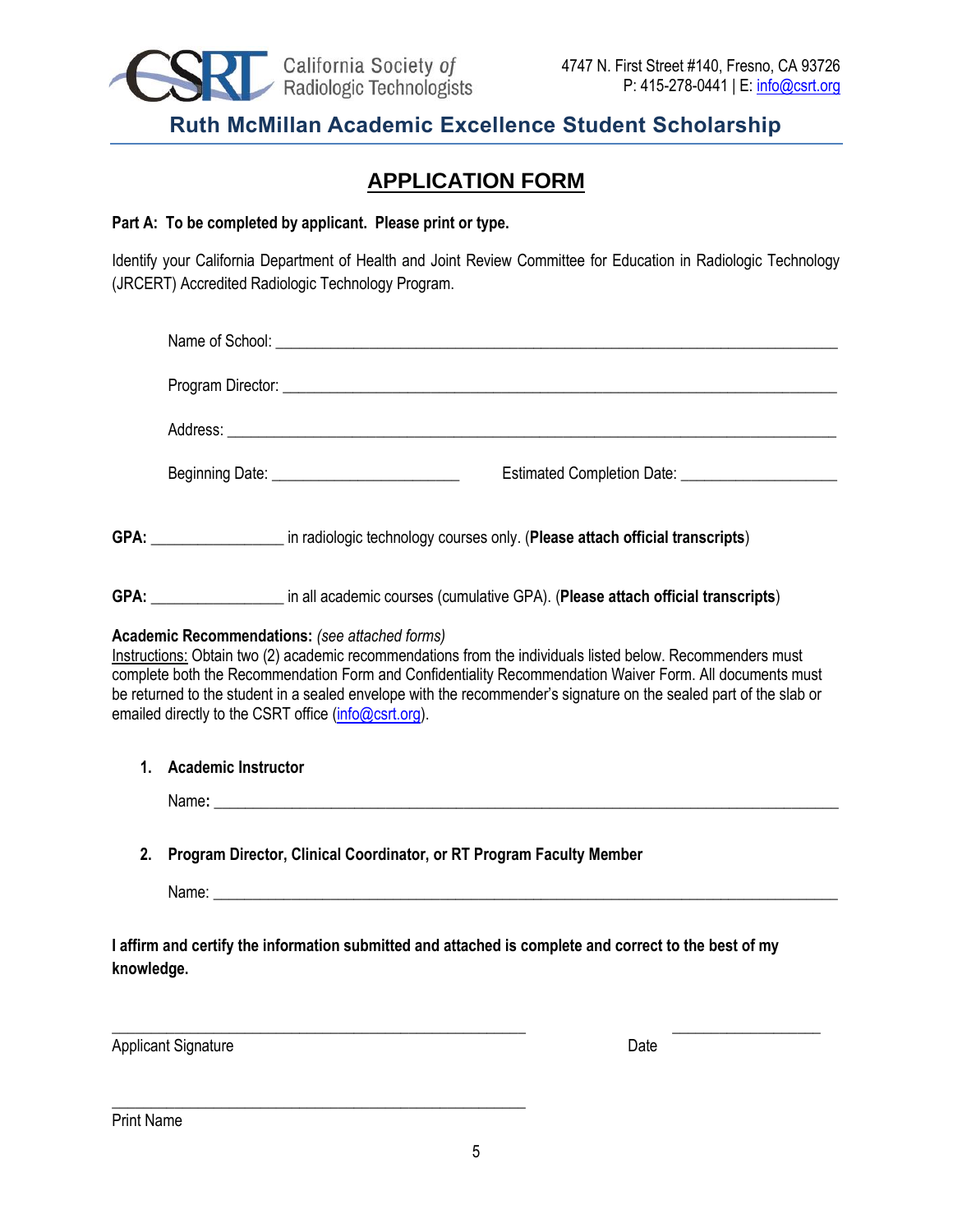

\_\_\_\_\_\_\_\_\_\_\_\_\_\_\_\_\_\_\_\_\_\_\_\_\_\_\_\_\_\_\_\_\_\_\_\_\_\_\_\_\_\_\_\_\_\_\_\_\_\_\_\_\_

### **Ruth McMillan Academic Excellence Student Scholarship**

### **SCHOLARSHIP AGREEMENT FORM**

This student scholarship is made available through the Ruth McMillan Student Grant Fund provided by the California Society of Radiologic Technologists.

By signing my name below, I affirm that I am a radiologic technology student in a California Department of Health Services and Joint Review Committee for Education in Radiologic Technology (JRCERT) approved educational program. It understand that if I terminate or am terminated for any reason other than graduation, I will be responsible for repaying the entire scholarship within three (3) months of said termination.

**Scholarship Amount ………………………... \$500** 

 $\_$  , and the set of the set of the set of the set of the set of the set of the set of the set of the set of the set of the set of the set of the set of the set of the set of the set of the set of the set of the set of th Applicant Signature Date

Print Name

\*\*\*\*\*\*\*\*\*\*\*\*\*\*\*\*\*\*\*\*\*\*\*\*\*\*\*\*\*\*\*\*\*\*\*\*\*\*\*\*\*\*\*\*\*\*\*\*\*\*\*\*\*\*\*\*\*\*\*\*\*\*\*\*\*\*\*\*\*\*\*\*\*\*\*\*\*\*\*\*\*\*\*\*\*\*\*\*\*\*\*\*\*\*\*\*\*\*\*\*\*\*\*\*\*\*\*\*\*\*\*\*\*\*\*\*\*\*\*\*\*\*\*\*\*\*\*\*\*\*\*\*\*\*\*\*\*\*\*\*\*\*\*\*\*\*\*\*\*\*\*\*\*\*\*\*\*\*\*\*\*\*\*

#### **Office Use Only:**

To be completed by a member of scholarship committee of the California Society of Radiologic Technologists, Inc.

| Agreed to by: | Date:  |
|---------------|--------|
| Signature:    | Title: |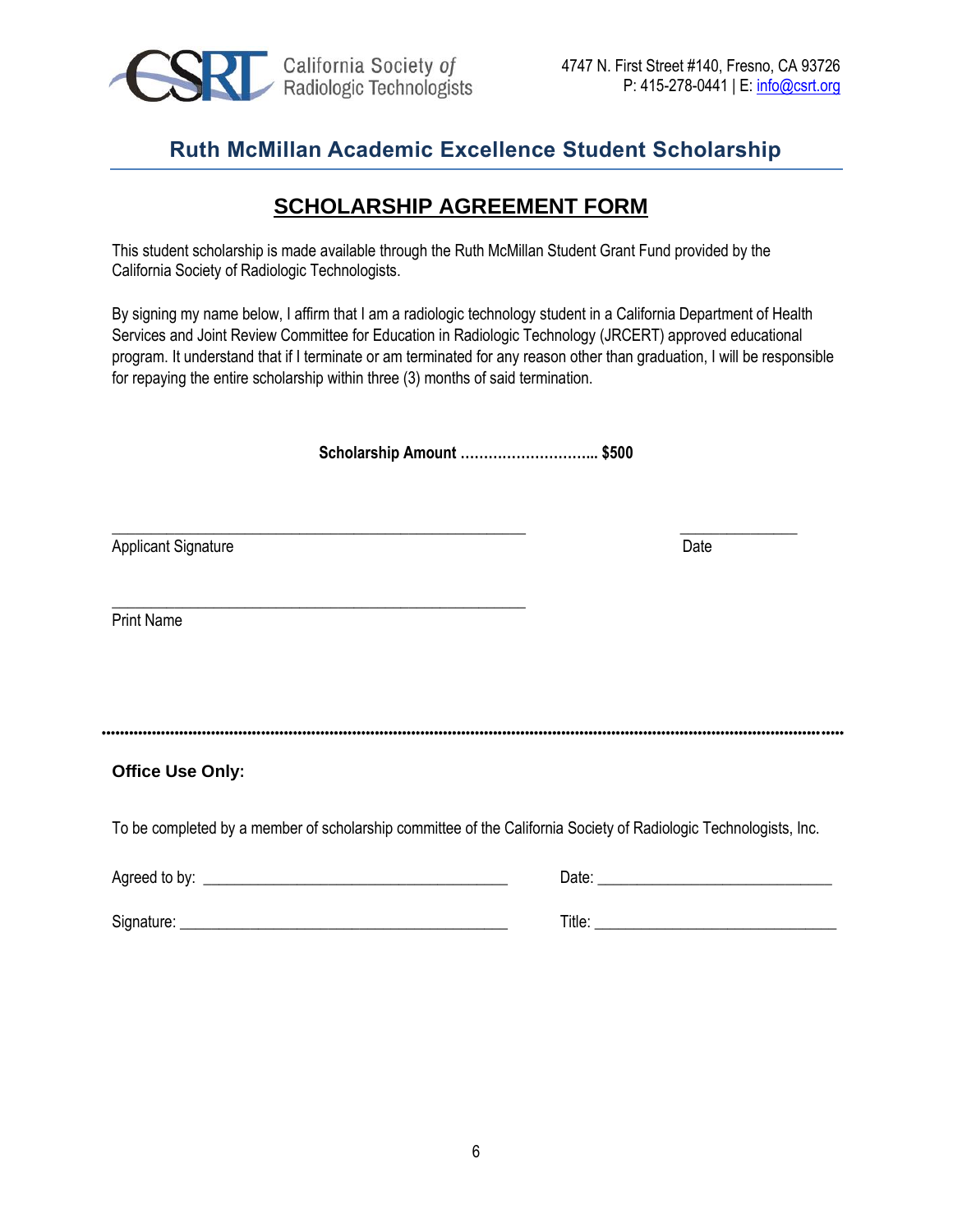

### **CONFIDENTIALITY RECOMMENDATION WAIVER FORM**

Name of Applicant:

Under the federal Law entitled the Family Educational Rights and Privacy Act of 1974, students are given the right to inspect his/her records, including letters of recommendation. We strongly believe letters written in confidence are great value in the assessment of a student's qualifications, abilities, and dedication. Both, the applicant and recommender must review this form before completing the recommendation forms.

**To the applicant**: We invite you therefore, but do not require you, to sign the following waiver; you may however, expressly decline to do so.

o **I expressly waive rights I might have to access this letter of recommendation under the Family Educational Rights and Privacy Act of 1974, or any other law, regulations, or policy.**

\_\_\_\_\_\_\_\_\_\_\_\_\_\_\_\_\_\_\_\_\_\_\_\_\_\_\_\_\_\_\_\_\_\_\_\_\_\_\_\_\_\_\_\_\_\_\_\_\_\_\_\_ \_\_\_\_\_\_\_\_\_\_\_\_\_\_\_

\_\_\_\_\_\_\_\_\_\_\_\_\_\_\_\_\_\_\_\_\_\_\_\_\_\_\_\_\_\_\_\_\_\_\_\_\_\_\_\_\_\_\_\_\_\_\_\_\_\_\_\_ \_\_\_\_\_\_\_\_\_\_\_\_\_\_\_

Applicant Signature Date Applicant Signature Date

o **I do not agree to the waiver stated above.**

Applicant Signature Date Applicant Signature Date

**To the Recommender**: Before you assent to submit a recommendation, please review the reference to the Federal Law entitled the Family Education Rights and Privacy Act of 1974 as presented in the above instructions. Please place the letter of recommendation in a sealed envelope with your signature on the sealed part of the envelope and give it to the student. Alternatively, you may email or mail your letter of recommendation directly to the CSRT by April 15, 2022, 5:00pm.